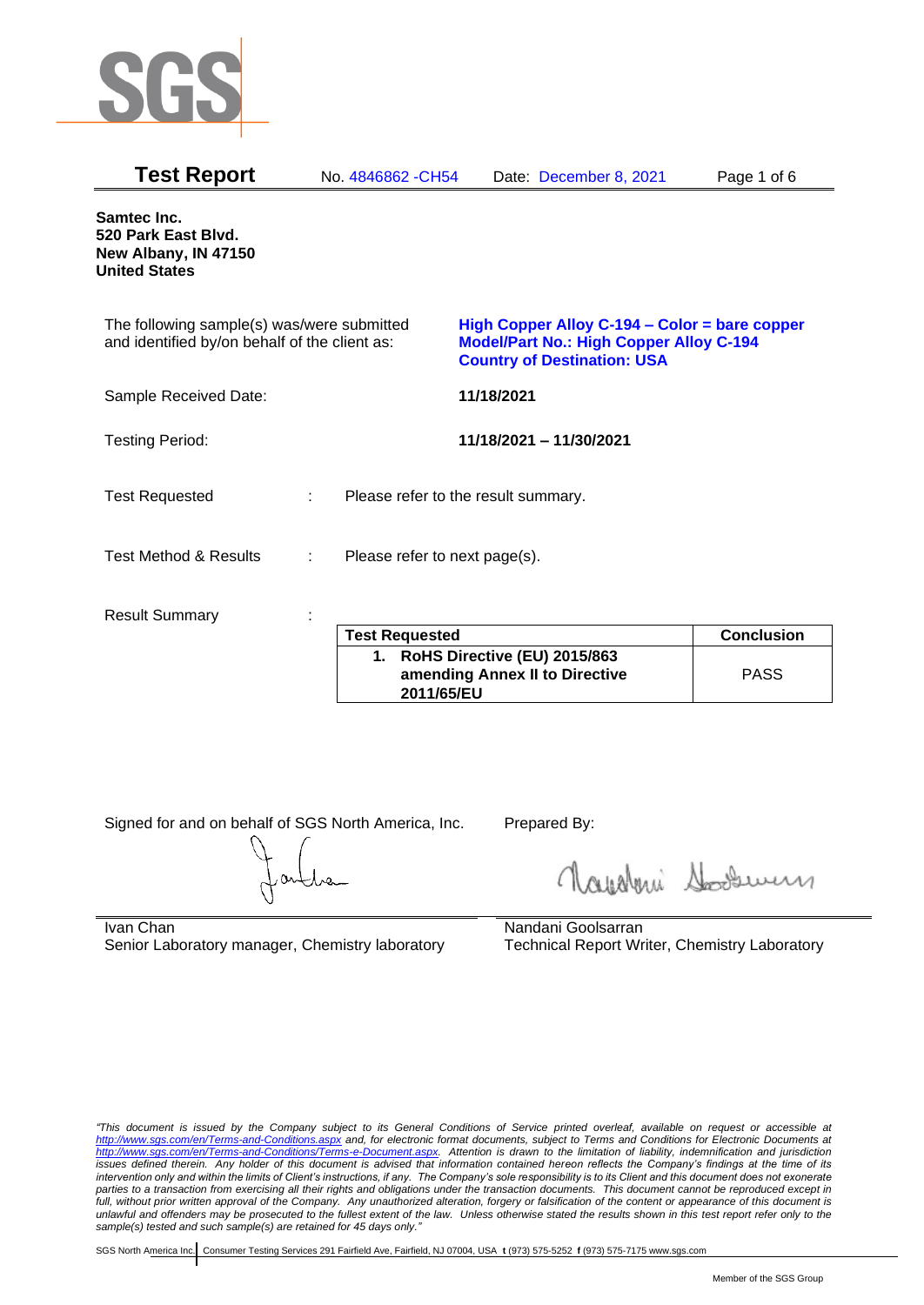

| <b>Test Report</b> | No. 4846862 - CH54 | Date: December 8, 2021 | Page 2 of 6 |
|--------------------|--------------------|------------------------|-------------|
|--------------------|--------------------|------------------------|-------------|

## **1. RoHS Directive (EU) 2015/863 amending Annex II to Directive 2011/65/EU**

## **Testing was done at an SGS Affiliate Laboratory:**

| Specimen | <b>SGS Sample ID</b> Description |                                                                         |
|----------|----------------------------------|-------------------------------------------------------------------------|
| No.      |                                  |                                                                         |
|          |                                  | HKT21-058386.008 Metal w/ silvery/ golden plating (base: coppery metal) |

## Remarks :

(1)  $1 \text{ mg/kg} = 1 \text{ ppm} = 0.0001\%$ (2) MDL = Method Detection Limit

 $(3)$  ND = Not Detected  $($  < MDL)

(4) "-" = Not Regulated

Test Method : With reference to IEC 62321-4:2013+A1:2017 and IEC62321-5:2013, analyzed by ICP-OES.

(Decision Rule: please refer to appendix 1: Category 1)

With reference to IEC62321-7-1:2015, analyzed by UV-Vis. (Decision Rule: please refer to appendix 1: Category 4)

| Test Item(s)                                     | Limit | Unit                    | MDL                      | 008       |
|--------------------------------------------------|-------|-------------------------|--------------------------|-----------|
| Cadmium (Cd)                                     | 100   | mg/kg                   | $\overline{c}$           | <b>ND</b> |
| Lead (Pb)                                        | 1,000 | mg/kg                   | 5                        | 17        |
| Mercury (Hg)                                     | 1,000 | mg/kg                   | $\overline{2}$           | ND.       |
| Hexavalent Chromium $(Cr(VI))\blacktriangledown$ |       | $\mu$ g/cm <sup>2</sup> | 0.10                     | <b>ND</b> |
| Sum of PBBs                                      | 1,000 | mg/kg                   |                          | <b>ND</b> |
| Monobromobiphenyl                                |       | mg/kg                   | 5                        | <b>ND</b> |
| Dibromobiphenyl                                  |       | mg/kg                   | 5                        | ND.       |
| Tribromobiphenyl                                 |       | mg/kg                   | 5                        | <b>ND</b> |
| Tetrabromobiphenyl                               |       | mg/kg                   | 5                        | <b>ND</b> |
| Pentabromobiphenyl                               |       | mg/kg                   | 5                        | ND        |
| Hexabromobiphenyl                                |       | mg/kg                   | 5                        | ND.       |
| Heptabromobiphenyl                               |       | mg/kg                   | 5                        | <b>ND</b> |
| Octabromobiphenyl                                |       | mg/kg                   | 5                        | <b>ND</b> |
| Nonabromobiphenyl                                |       | mg/kg                   | 5                        | <b>ND</b> |
| Decabromobiphenyl                                |       | mg/kg                   | 5                        | <b>ND</b> |
| Sum of PBDEs                                     | 1,000 | mg/kg                   | $\overline{\phantom{a}}$ | <b>ND</b> |
| Monobromodiphenyl ether                          |       | mg/kg                   | 5                        | <b>ND</b> |
| Dibromodiphenyl ether                            |       | mg/kg                   | 5                        | ND.       |
| Tribromodiphenyl ether                           |       | mg/kg                   | 5                        | ND        |
| Tetrabromodiphenyl ether                         |       | mg/kg                   | 5                        | <b>ND</b> |

*"This document is issued by the Company subject to its General Conditions of Service printed overleaf, available on request or accessible at <http://www.sgs.com/en/Terms-and-Conditions.aspx> and, for electronic format documents, subject to Terms and Conditions for Electronic Documents at [http://www.sgs.com/en/Terms-and-Conditions/Terms-e-Document.aspx.](http://www.sgs.com/en/Terms-and-Conditions/Terms-e-Document.aspx) Attention is drawn to the limitation of liability, indemnification and jurisdiction issues defined therein. Any holder of this document is advised that information contained hereon reflects the Company's findings at the time of its intervention only and within the limits of Client's instructions, if any. The Company's sole responsibility is to its Client and this document does not exonerate*  parties to a transaction from exercising all their rights and obligations under the transaction documents. This document cannot be reproduced except in *full, without prior written approval of the Company. Any unauthorized alteration, forgery or falsification of the content or appearance of this document is unlawful and offenders may be prosecuted to the fullest extent of the law. Unless otherwise stated the results shown in this test report refer only to the sample(s) tested and such sample(s) are retained for 45 days only."*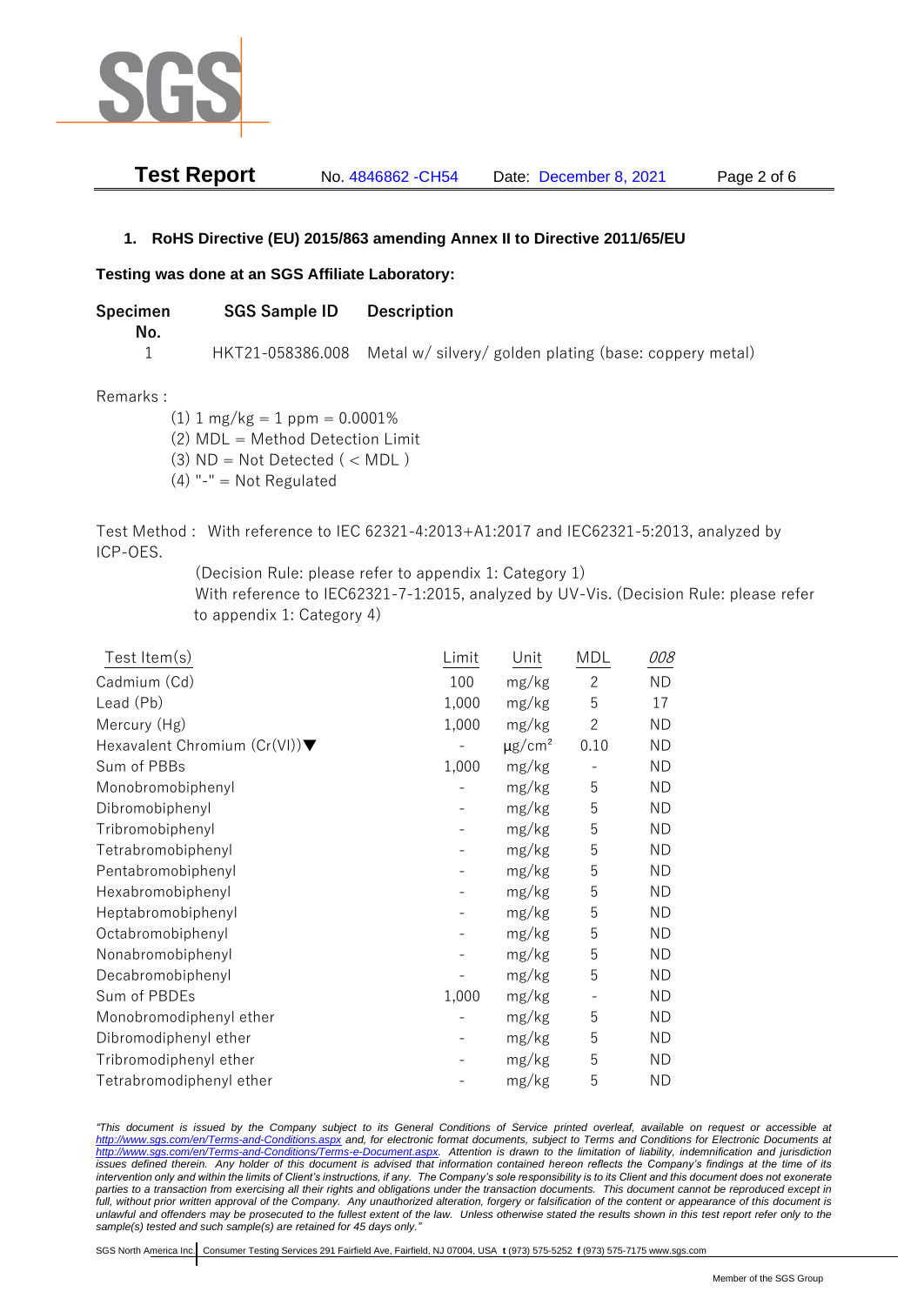

| <b>Test Report</b>       | No. 4846862 - CH54       | Date: December 8, 2021 |     |           | Page 3 of 6 |
|--------------------------|--------------------------|------------------------|-----|-----------|-------------|
| Test Item $(s)$          | Limit                    | Unit                   | MDL | 008       |             |
| Pentabromodiphenyl ether | $\overline{\phantom{a}}$ | mg/kg                  | 5   | <b>ND</b> |             |
| Hexabromodiphenyl ether  | $\overline{\phantom{a}}$ | mg/kg                  | 5   | ND.       |             |
| Heptabromodiphenyl ether | $\overline{\phantom{a}}$ | mg/kg                  | 5   | <b>ND</b> |             |
| Octabromodiphenyl ether  | $\overline{\phantom{a}}$ | mg/kg                  | 5   | <b>ND</b> |             |
| Nonabromodiphenyl ether  | $\overline{\phantom{a}}$ | mg/kg                  | 5   | <b>ND</b> |             |
| Decabromodiphenyl ether  | $\overline{\phantom{a}}$ | mg/kg                  | 5   | ND.       |             |

Notes :

(1) The maximum permissible limit is quoted from RoHS Directive (EU) 2015/863.

IEC 62321 series is equivalent to EN 62321 series

[http://www.cenelec.eu/dyn/www/f?p=104:30:1742232870351101::::FSP\\_ORG\\_ID,FSP\\_LANG\\_](http://www.cenelec.eu/dyn/www/f?p=104:30:1742232870351101::::FSP_ORG_ID,FSP_LANG_ID:1258637,25) [ID:1258637,25](http://www.cenelec.eu/dyn/www/f?p=104:30:1742232870351101::::FSP_ORG_ID,FSP_LANG_ID:1258637,25)

(2)  $\blacktriangledown$  = a. The sample is positive for Cr(VI) if the Cr(VI) concentration is greater than 0.13  $\mu$  g/cm2. The sample coating is considered to contain Cr(VI)

b. The sample is negative for Cr(VI) if Cr(VI) is ND (concentration less than 0.10  $\mu$  g/cm2). The coating is considered a non-Cr(VI) based coating

c. The result between 0.10  $\mu$  g/cm2 and 0.13  $\mu$  g/cm2 is considered to be

inconclusive - unavoidable coating variations may influence the determination

Information on storage conditions and production date of the tested sample is unavailable and thus Cr(VI) results represent status of the sample at the time of testing.

*"This document is issued by the Company subject to its General Conditions of Service printed overleaf, available on request or accessible at <http://www.sgs.com/en/Terms-and-Conditions.aspx> and, for electronic format documents, subject to Terms and Conditions for Electronic Documents at [http://www.sgs.com/en/Terms-and-Conditions/Terms-e-Document.aspx.](http://www.sgs.com/en/Terms-and-Conditions/Terms-e-Document.aspx) Attention is drawn to the limitation of liability, indemnification and jurisdiction issues defined therein. Any holder of this document is advised that information contained hereon reflects the Company's findings at the time of its intervention only and within the limits of Client's instructions, if any. The Company's sole responsibility is to its Client and this document does not exonerate parties to a transaction from exercising all their rights and obligations under the transaction documents. This document cannot be reproduced except in full, without prior written approval of the Company. Any unauthorized alteration, forgery or falsification of the content or appearance of this document is unlawful and offenders may be prosecuted to the fullest extent of the law. Unless otherwise stated the results shown in this test report refer only to the sample(s) tested and such sample(s) are retained for 45 days only."*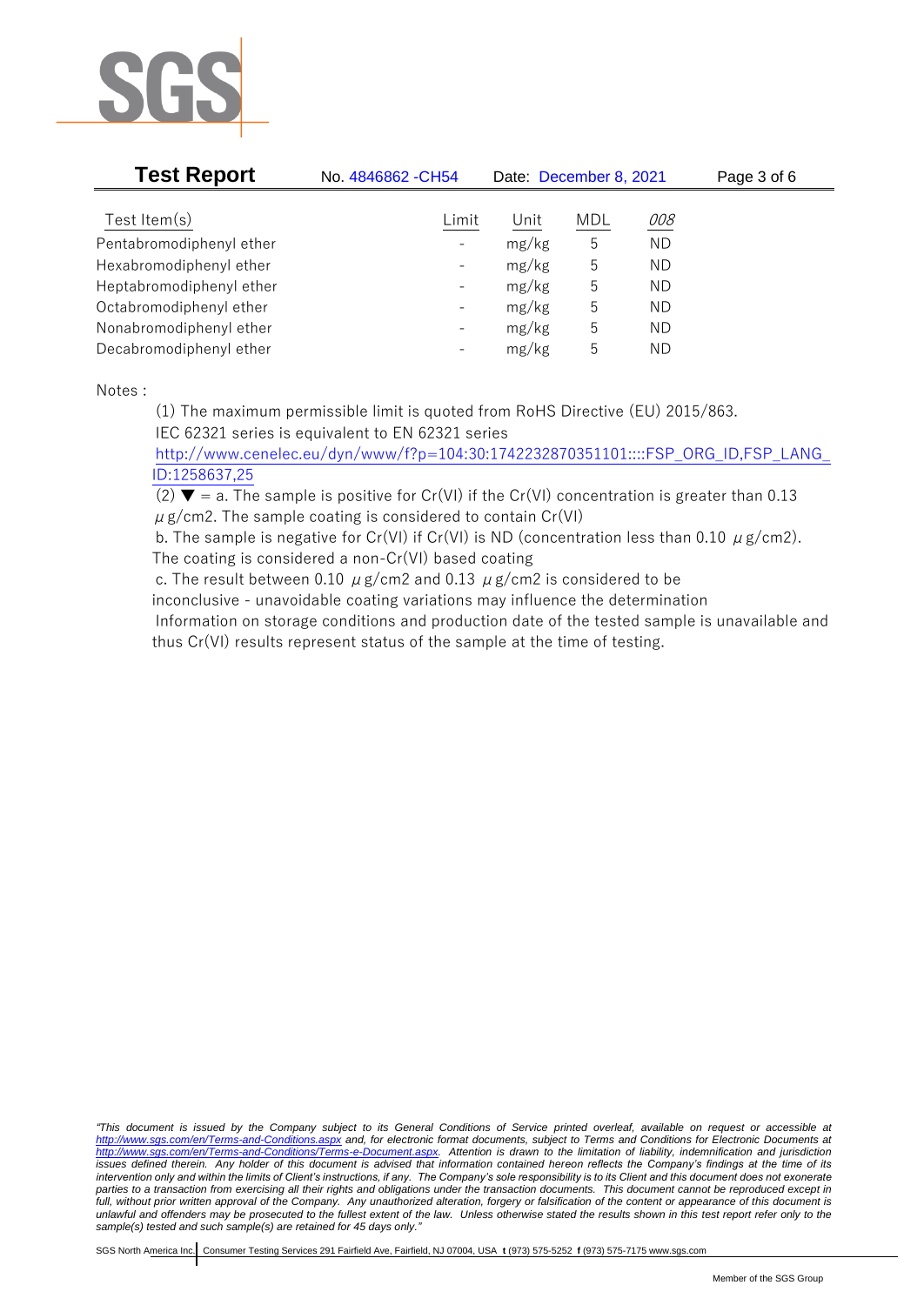

**Test Report** No. 4846862 -CH54 Date: December 8, 2021 Page 4 of 6

## Appendix 1

| Category       | Decision Rule Statement                                                                                                                                                                                                                                                                                                                                                                                                                                                                                                                                                                                                                                                                                                                                                                                                                                                                                                                                                                                                                                                                                                                                                                                                                                                                                                                                                                                                                                                                                            |
|----------------|--------------------------------------------------------------------------------------------------------------------------------------------------------------------------------------------------------------------------------------------------------------------------------------------------------------------------------------------------------------------------------------------------------------------------------------------------------------------------------------------------------------------------------------------------------------------------------------------------------------------------------------------------------------------------------------------------------------------------------------------------------------------------------------------------------------------------------------------------------------------------------------------------------------------------------------------------------------------------------------------------------------------------------------------------------------------------------------------------------------------------------------------------------------------------------------------------------------------------------------------------------------------------------------------------------------------------------------------------------------------------------------------------------------------------------------------------------------------------------------------------------------------|
| $\overline{1}$ | The decision rule for conformity reporting is based on the non-binary statement with quard band (is<br>equal to the expanded measurement uncertainty with a 95% coverage probability, w = U95) in<br>ILAC-G8:09/2019 Clause 4.2.3.<br>"Pass - the measured value is within (or below / above) the acceptance limit, where the<br>А.<br>acceptance limit is below / above to the quard band." or "Pass - The measured values were<br>observed in tolerance at the points tested. The specific false accept risk is up to 2.5%.".<br>"Conditional Pass - The measured values were observed in tolerance at the points tested.<br>В.<br>However, a portion of the expanded measurement uncertainty intervals about one or more<br>measured values exceeded / out of tolerance. When the measured result is close to the<br>tolerance, the specific false accept risk is up to 50%.".<br>C.<br>"Conditional Fail - One or more measured values were observed out of tolerance at the<br>points tested. However, a portion of the expanded measurement uncertainty intervals about<br>one or more measured values were in tolerance. When the measured result is close to the<br>tolerance, the specific false reject risk is up to 50%.".<br>"Fail - the measured value is out of (or below / above) the tolerance limit added / subtracted<br>D.<br>to the quard band." or "Fail - One or more measured values were observed out of tolerance<br>at the points tested". The specific false reject risk is up to 2.5%. |
| $\overline{2}$ | The decision rule for conformity reporting is based on BS EN 1811:2011+A1:2015: Reference test<br>method for release of nickel from all post assemblies which are inserted into pierced parts of the<br>human body and articles intended to come into direct and prolonged contact with the skin in<br>Section 9.2 interpretation of results.                                                                                                                                                                                                                                                                                                                                                                                                                                                                                                                                                                                                                                                                                                                                                                                                                                                                                                                                                                                                                                                                                                                                                                      |
| $\overline{3}$ | The decision rule for conformity reporting is based on the general consideration of simple<br>acceptance as stated in ISO/IEC Guide 98-3: "Uncertainty of measurement - Part 3: Guide to the<br>expression of uncertainty in measurement (GUM 1995)", and more specifically for analytical<br>measurements to the EURACHEM/CITAC Guide 2012 "Quantifying Uncertainty in Analytical<br>Measurement *                                                                                                                                                                                                                                                                                                                                                                                                                                                                                                                                                                                                                                                                                                                                                                                                                                                                                                                                                                                                                                                                                                                |
| 4              | The decision rule for conformity reporting is according to the IEC 62321-7-1 Edition 1.0 2015-09<br>Section 7: Table 1-(comparison to standard and interpretation of result)                                                                                                                                                                                                                                                                                                                                                                                                                                                                                                                                                                                                                                                                                                                                                                                                                                                                                                                                                                                                                                                                                                                                                                                                                                                                                                                                       |
| $\overline{5}$ | The decision rule for conformity reporting is according to the IEC 62321-3-1 Edition 1.0 2013-06<br>Annex A.3 interpretation of result.                                                                                                                                                                                                                                                                                                                                                                                                                                                                                                                                                                                                                                                                                                                                                                                                                                                                                                                                                                                                                                                                                                                                                                                                                                                                                                                                                                            |
| $\overline{6}$ | The decision rule for conformity reporting is according to the GB/T 26125-2011 Annex A to H                                                                                                                                                                                                                                                                                                                                                                                                                                                                                                                                                                                                                                                                                                                                                                                                                                                                                                                                                                                                                                                                                                                                                                                                                                                                                                                                                                                                                        |
| 7              | The decision rule for conformity reporting is according to the requested specification or standard<br>(ASTM F963-17 section 4.3.5)                                                                                                                                                                                                                                                                                                                                                                                                                                                                                                                                                                                                                                                                                                                                                                                                                                                                                                                                                                                                                                                                                                                                                                                                                                                                                                                                                                                 |
| $\overline{8}$ | The decision rule for conformity reporting is according to the requested specification or standard<br>(AS/NZS ISO 8124 Part 3 section 4.2)                                                                                                                                                                                                                                                                                                                                                                                                                                                                                                                                                                                                                                                                                                                                                                                                                                                                                                                                                                                                                                                                                                                                                                                                                                                                                                                                                                         |
| Remark         | If the decision rule is not feasible to be used and the uncertainty of the result is able to be provided.<br>the uncertainty range of the result will be shown in the report. Otherwise, only result will be shown<br>in the report.                                                                                                                                                                                                                                                                                                                                                                                                                                                                                                                                                                                                                                                                                                                                                                                                                                                                                                                                                                                                                                                                                                                                                                                                                                                                               |

*"This document is issued by the Company subject to its General Conditions of Service printed overleaf, available on request or accessible at <http://www.sgs.com/en/Terms-and-Conditions.aspx> and, for electronic format documents, subject to Terms and Conditions for Electronic Documents at [http://www.sgs.com/en/Terms-and-Conditions/Terms-e-Document.aspx.](http://www.sgs.com/en/Terms-and-Conditions/Terms-e-Document.aspx) Attention is drawn to the limitation of liability, indemnification and jurisdiction issues defined therein. Any holder of this document is advised that information contained hereon reflects the Company's findings at the time of its intervention only and within the limits of Client's instructions, if any. The Company's sole responsibility is to its Client and this document does not exonerate parties to a transaction from exercising all their rights and obligations under the transaction documents. This document cannot be reproduced except in full, without prior written approval of the Company. Any unauthorized alteration, forgery or falsification of the content or appearance of this document is unlawful and offenders may be prosecuted to the fullest extent of the law. Unless otherwise stated the results shown in this test report refer only to the sample(s) tested and such sample(s) are retained for 45 days only."*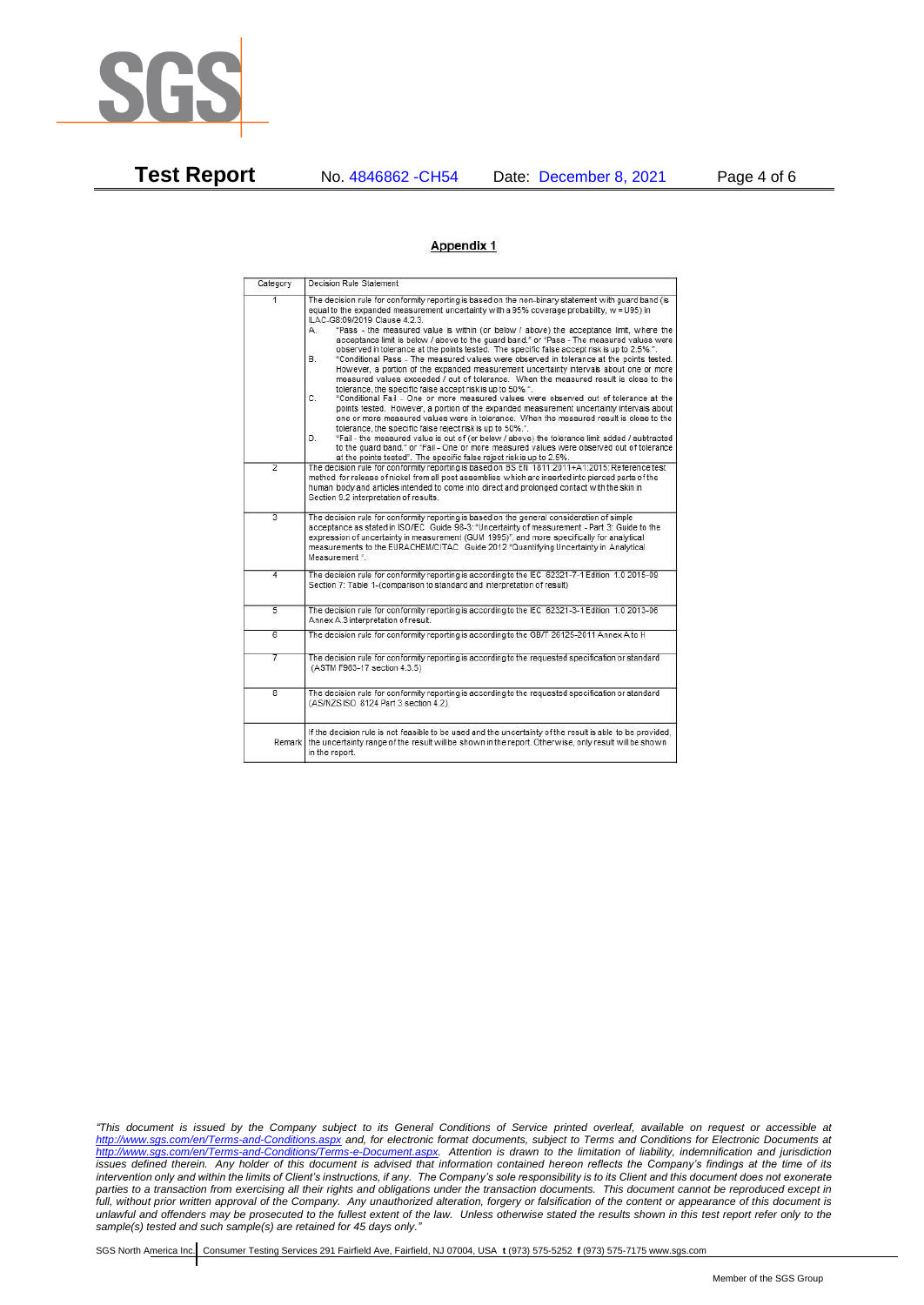



*"This document is issued by the Company subject to its General Conditions of Service printed overleaf, available on request or accessible at <http://www.sgs.com/en/Terms-and-Conditions.aspx> and, for electronic format documents, subject to Terms and Conditions for Electronic Documents at [http://www.sgs.com/en/Terms-and-Conditions/Terms-e-Document.aspx.](http://www.sgs.com/en/Terms-and-Conditions/Terms-e-Document.aspx) Attention is drawn to the limitation of liability, indemnification and jurisdiction issues defined therein. Any holder of this document is advised that information contained hereon reflects the Company's findings at the time of its intervention only and within the limits of Client's instructions, if any. The Company's sole responsibility is to its Client and this document does not exonerate*  parties to a transaction from exercising all their rights and obligations under the transaction documents. This document cannot be reproduced except in *full, without prior written approval of the Company. Any unauthorized alteration, forgery or falsification of the content or appearance of this document is unlawful and offenders may be prosecuted to the fullest extent of the law. Unless otherwise stated the results shown in this test report refer only to the sample(s) tested and such sample(s) are retained for 45 days only."*